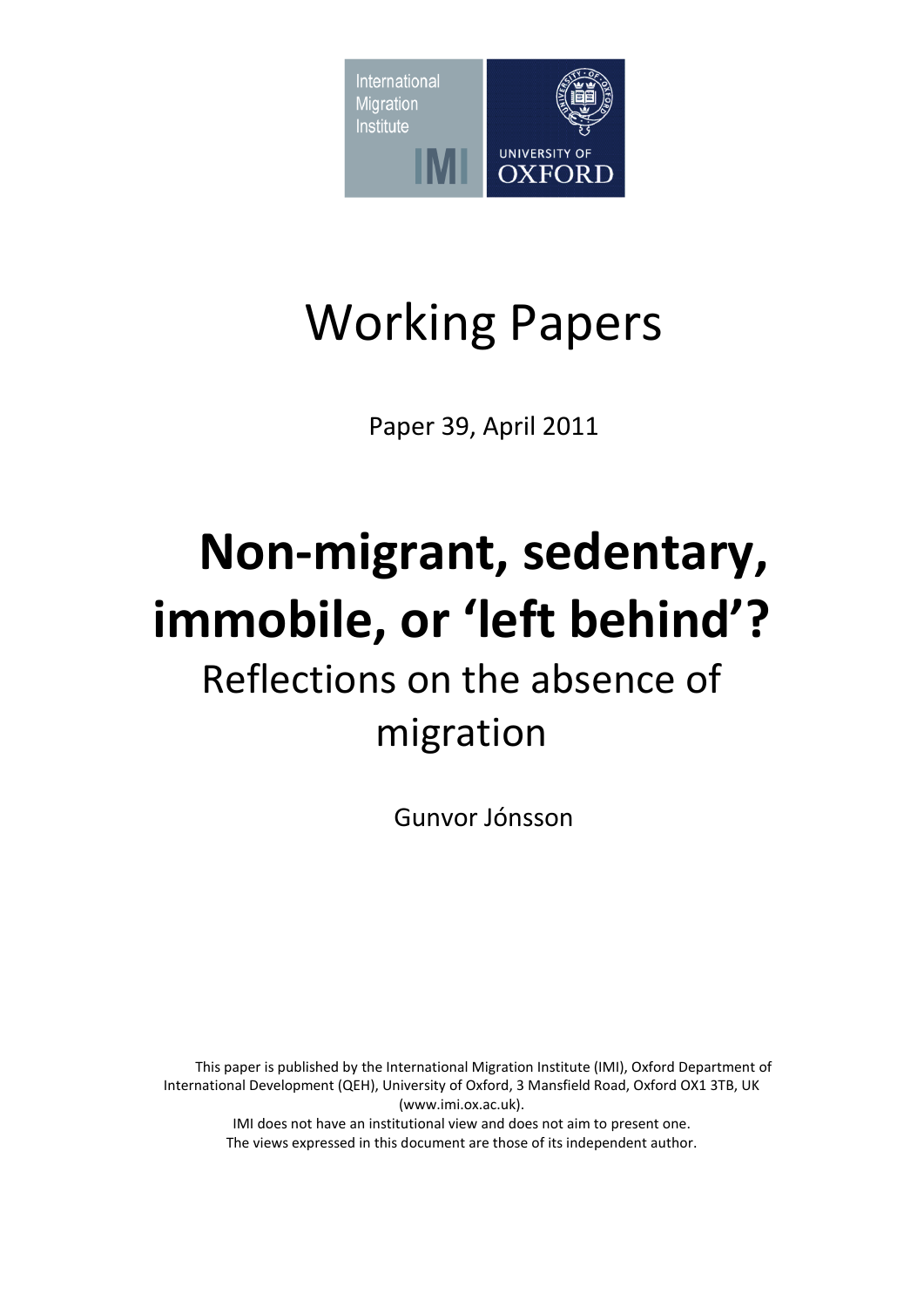# **The IMI Working Papers Series**

IMI has been publishing working papers since its foundation in 2006. The series presents current research in the field of international migration. The papers in this series:

- analyse migration as part of broader global change
- contribute to new theoretical approaches
- advance understanding of the multi-level forces driving migration

### **Abstract**

This paper explores the absence of migration and different frameworks for analysing it. The aim is to move beyond a sedentary perspective, which does not problematise immobility because it is considered to be the norm and therefore, not something to be explained or scrutinised. The paper starts with a discussion of the terminology denoting the absence of migration. Two opposed interpretations of different examples of the absence of migration are then presented, based on a functionalist and conflict approach, respectively. Finally, the paper discusses post-structuralist approaches, particularly addressing the role of power and hegemony in determining who does and should move. Throughout the text, various empirical cases are discussed, mainly drawn from contexts of transnational migration in West Africa.

**Keywords:** immobility, West Africa, transnationalism, heuristic devices, analytical frameworks, post-structuralism, gender

**Author:** Gunvor Jónsson, Research Assistant, International Migration Institute, University of Oxford. Email: gunvor.jonsson@qeh.ox.ac.uk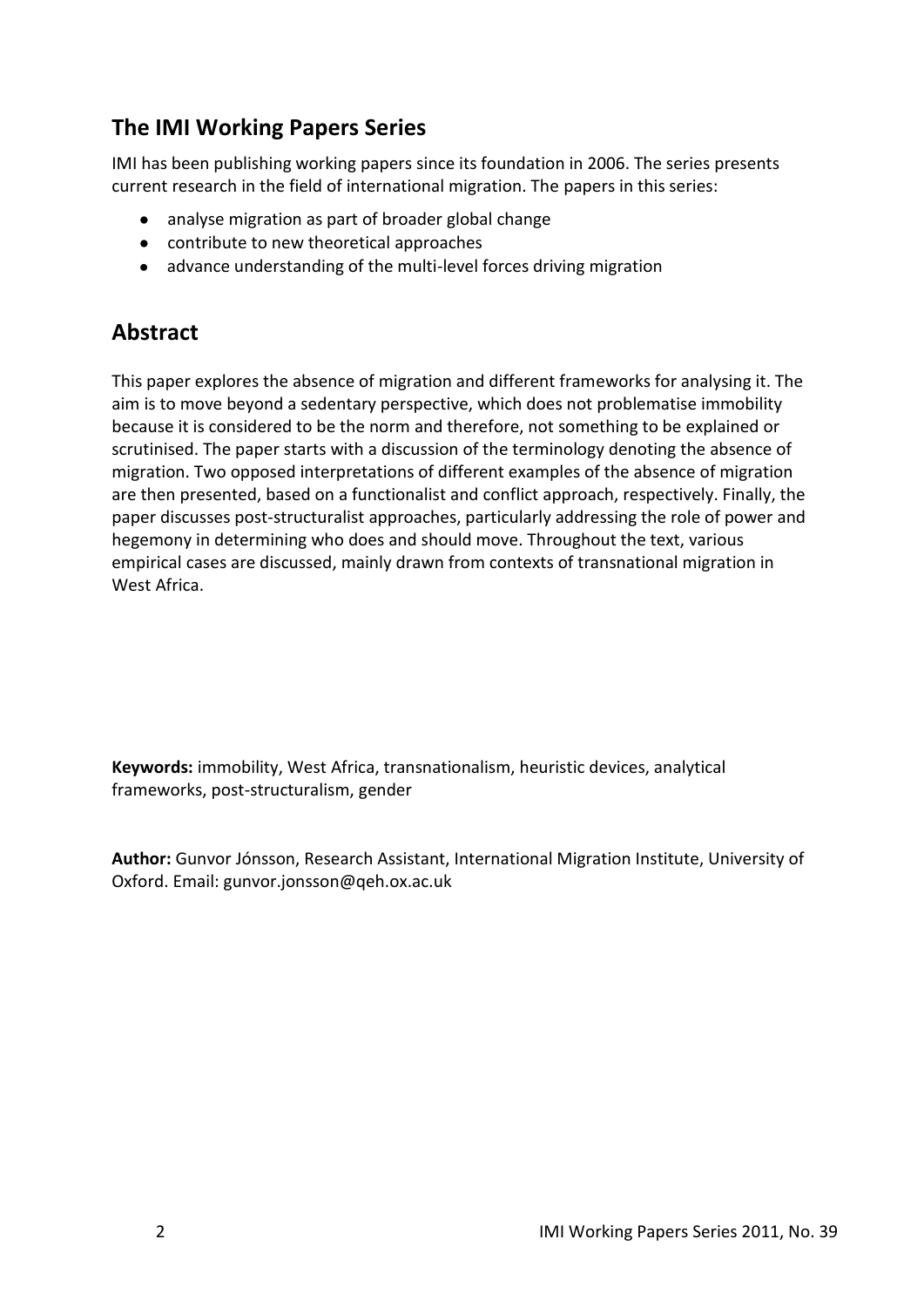# **Contents**

| 2 The absence of migration in transnational contexts: conflict and functionalist       |  |
|----------------------------------------------------------------------------------------|--|
| 3 A post-structuralist view on the absence of migration: deconstructing immobility and |  |
|                                                                                        |  |
|                                                                                        |  |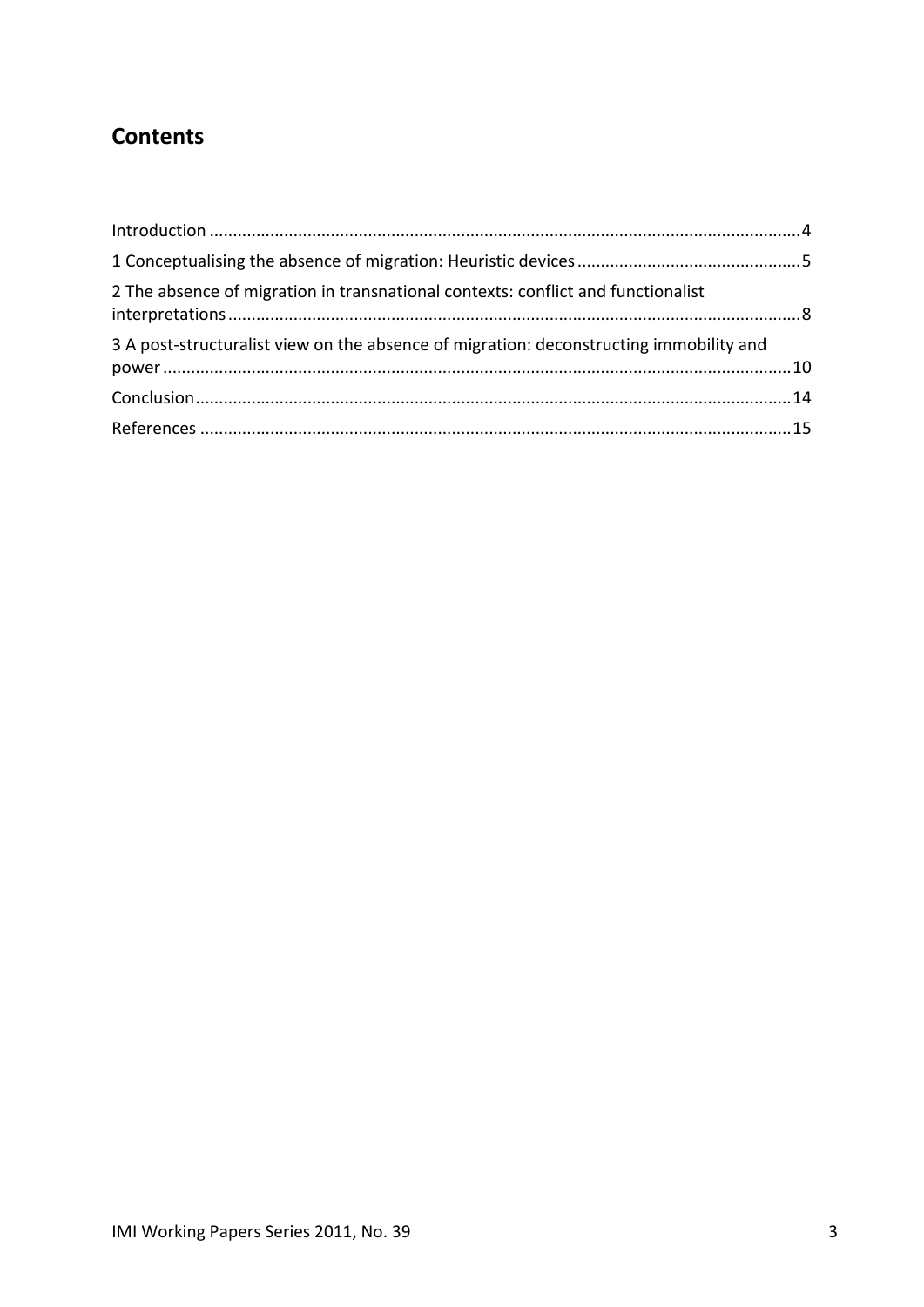### <span id="page-3-0"></span>**Introduction<sup>1</sup>**

The recent 'mobility turn' in the social sciences has led to numerous studies of objects and subjects on the move, following a broader intellectual trend of questioning primordial linkages between people and place and bounded views of society and culture (Urry and Sheller 2006; Vertovec 2007; Malkki 1992). Similar approaches are taken by many Africanists, studying local–global connections and imaginaries and cross-continental migration and mobility (Hahn and Klute 2007; Piot 1999; Salazar 2010; Geschiere and Nyamnjoh 2000). However, while accounting for movement, connectivities and flows, certain aspects tend to be left out in such studies, particularly the absence of migration and experiences of immobility.

Non-migration is rarely studied in its own right. While there is an emerging strand of literature analysing the experiences of people 'left behind', such studies tend to focus merely on various developmental impacts of transnational migration in regions of origin, for example with regards to education, health, or gender equality (see for example Sevoyan and Agadjanian 2010; Liang et al. 2008; Desai and Banerji 2008). Very little research analyses how people experience and make sense of their existence as non-migrants, and how these aspects relate to a greater socio-cultural matrix of values and expectations informing (im)mobility.

In an edited volume on international migration, immobility and development, Gunnar Malmberg (1997) portrays the absence of migration as the result of sedentarism: most people prefer to stay 'at home', which explains why only 3 per cent of the world's population are international migrants (Malmberg 1997: 21). However, this argument does not seem particularly convincing when considering the increasing number of studies that point to the significance of mobilities and flows in contemporary (and past) human life, ranging across movements and circulations of people (tourists, migrants, refugees, pilgrims, traders), goods (commercial products, images, money), ideas and values, etc. Moreover, Malmberg's sedentary logic certainly does not explain the absence of migration in transnational and nomadic contexts, where mobility is normal and desirable. Finally, there is a fundamental flaw in Malmberg's proposition that to migrate means uprooting oneself from one's home: studies of transnationalism show how migrants maintain close ties and reciprocal relations with their families and communities in their places of origin and thus in a sense, they 'remain at home' even when they go abroad.

So how can we explain why people, who are influenced to various degrees by a mobile habitus and ideologies of flows, do not migrate? These considerations compel us to take a closer look at the dynamics that determine who goes and who stays. The following analysis will mainly focus on contexts of transnationalism in West Africa, but also occasionally draw on other examples.

 $1$ I am grateful for the useful discussion and comments on this paper with colleagues at the International Migration Institute – particularly Agnieszka Kubal, Oliver Bakewell, Robin Cohen and Thomas Lacroix – and with participants at the workshop 'Southern Spaces in Movement' in Bamako, Mali, where this paper was presented in January 2011.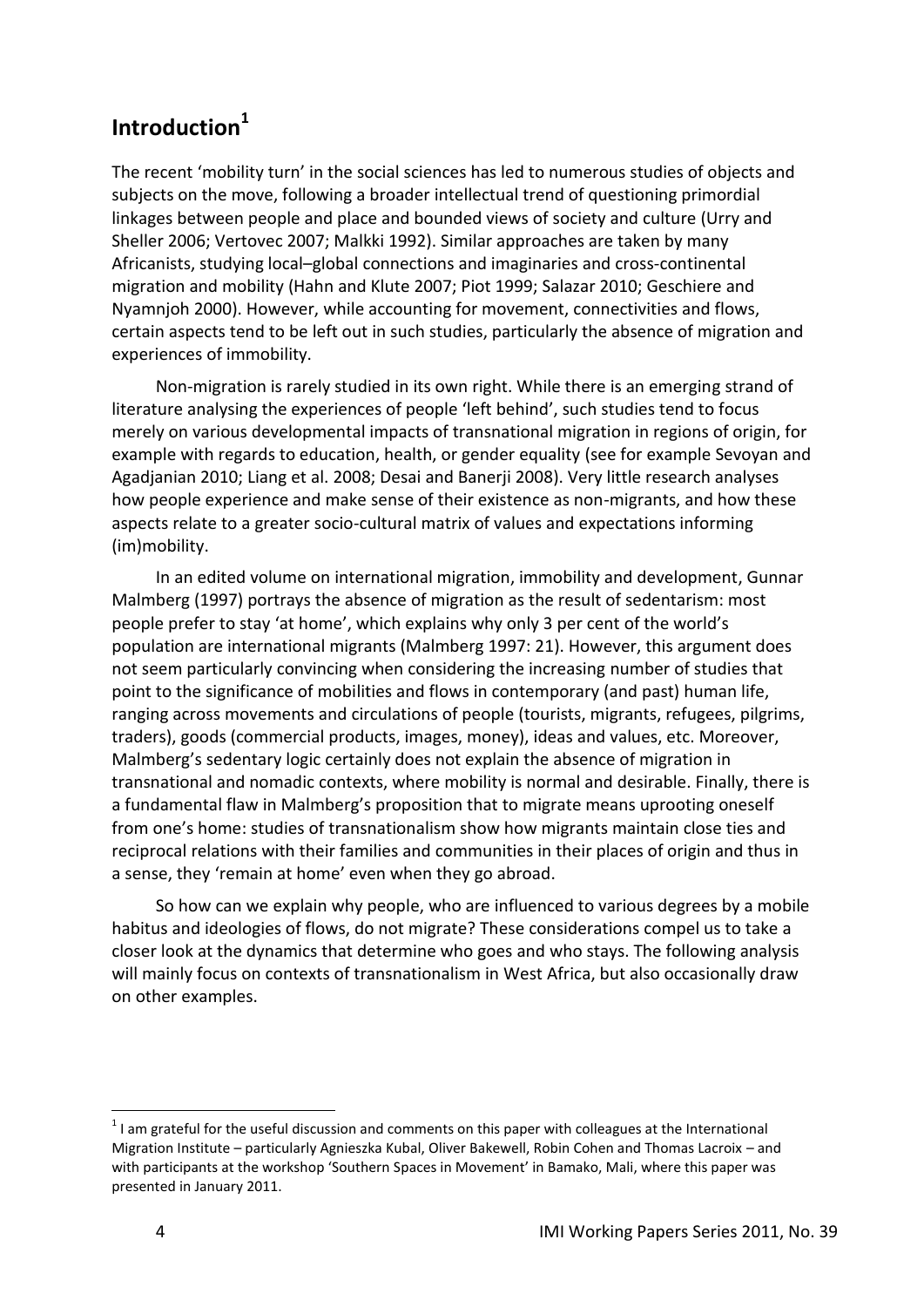# <span id="page-4-0"></span>**1 Conceptualising the absence of migration: heuristic devices**

In the following, we will take a closer look at the terminology that researchers use to denote the absence of migration. The different terms tend to carry a certain normativity, which may bias the way we collect and analyse data on the absence of migration. It is therefore important to reflect on the meaning of the terms we use to denote our subjects of study, because they guide our observations and interpretations.

#### *1.1 Sedentarism vs. immobility*

In a binary sense, these two terms imply, respectively, a positive and a negative normative characterisation of the absence of migration. Thus, they constitute two opposed ideal types, or 'worldviews'. From a sedentarist perspective, the absence of migration is the norm and the ideal. In contrast, construing the absence of migration in terms of immobility may imply a different normativity, whereby migration is considered normal and desirable; in this perspective, the absence of migration is an undesirable condition. In a sedentarist worldview the absence of migration is the ideal, whereas from a contrasting point of view, the absence of migration may be just a means to facilitate mobility, rather than being an end in itself. We can consider the following examples of people who don't move so that others can move:

- 1) **Slaves working the fields of nomads and traders.** For example, nomads in Niger move between oases, which are inhabited by immobile lower social classes (Retaillé 1998). And historically, Soninke itinerant traders had slaves working on their fields in the Senegal River Valley, so agricultural output was thus complemented by revenues from trading expeditions, allowing the Soninke to accumulate wealth and power (Manchuelle 1997).
- 2) **The 'migration industry', which facilitates international migration** (Castles 2004; Castles and Miller 2009). For example, migration lawyers, banks, travel agencies, and bus companies need to be immobile so that migrants can locate them when they want to transfer remittances, seek legal support, travel, etc. This also includes brokers, advertising jobs to migrants, helping them obtain documents and papers to travel, and housing them abroad.
- 3) **Global care chains**. Defined as 'a series of personal links between people across the globe based on the paid or unpaid work of caring' (Hochschild 2000: 131), global care chains may enable primary caregivers to migrate because some people stay and look after their children or other family members.<sup>2</sup> Particularly in the case of West African women, being relieved of caring responsibilities may enable a rural dweller to move to the city to earn a living or pursue education; or it may enable a female trader to go abroad to source goods to sell.

Meanwhile, as Denis Retaillé (1998) has strongly argued, such ideal types tend to be oversimplified and misleading. Criticising the distinction between sedentary and nomadic spaces, he argues that such stereotypes are typically based on the conception of sedentary

1

 $2$  cf. example from Mali on page 8.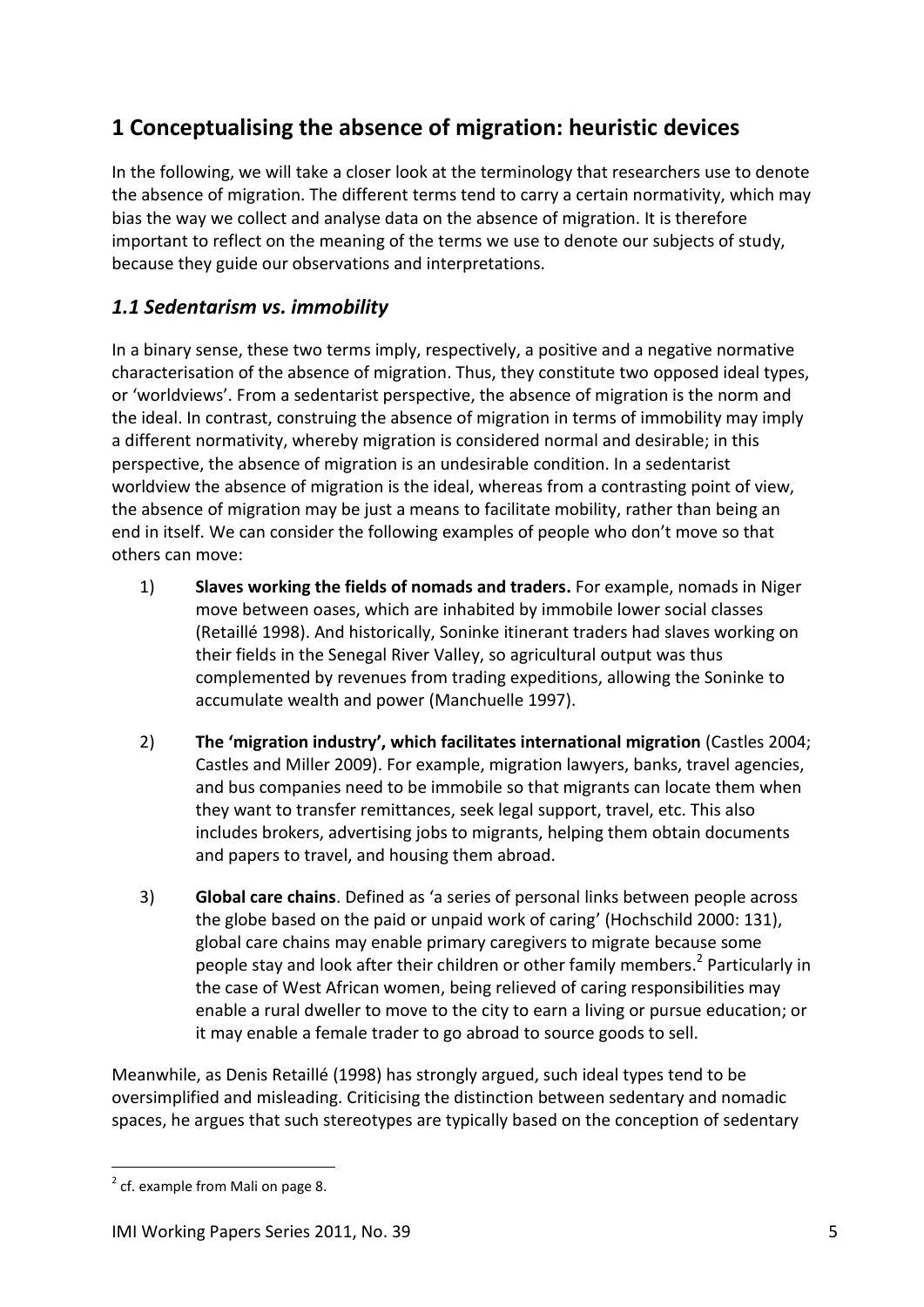space as well-organised and hierarchical, a divided and material object; while nomadic space is seen as open to anything possible, providing adventure. Nomadic space is thus distinguished as a specific area that can be isolated from the surrounding geography, based on its particular characteristics, such as aridity. Retaillé's research shows that this is not actually the case, as nomadism is socially structured and organised, and is not just a technical adaptation to ecological circumstances. The dichotomy of the two types of spaces is therefore flawed.

While sedentarism is currently being deconstructed by the social sciences, it might also be worthwhile considering whether those people who we argue are largely guided by a mobile habitus,<sup>3</sup> at the same time subscribe to certain values that might be considered 'sedentary'. Consider for example, why transnational migrants' bodies are often returned back 'home' to the place of origin to be buried – why is it so important for people who voluntarily migrated and whose mobility is often celebrated as a privilege, to return to 'the soil' they came from? Are romantic notions of homeland and rootedness after all important, even in mobile cultures?

#### *1.2 'Left behind'*

This expression has an immediate negative connotation, as it seems to indicate someone who is unable to migrate and who is deprived. It implies that someone else has migrated and prior to departure, he or she was part of a social unit, which he/she has now 'left behind'; hence the focus in analyses of 'the left behind' tends to be the communal (meso) level, particularly the household which the migrant has left behind, but also wider communities from where migrants have departed (cf. Toyota et al. 2007).

Yet, being 'left behind' does not necessarily imply a pitiful situation, but can also be construed as a privilege, which is made possible by migration. In this sense, migration is the means to an end – the end being, not having to move. This would apply to contexts where migration is perceived as a household or survival strategy: some people migrate so that others can stay behind. In this sense, migration facilitates non-migration, enabling people to stay under difficult circumstances.

Considering the advantages of being 'left behind' brings us to reflect on the status that may be associated with being sedentary or, 'sitting'. With enough social and financial capital, a person can remain sedentary and have other mobile people bring them resources from outside so that they don't have to move themselves. There is power in sitting: kings used to sit on their thrones, sending out explorers to bring back wealth and strategic insight; a chief often sits, while his subjects stand; at the universities, we have the so-called research chair (professorship), a notion which indicates sitting construed as a privilege, invoking the image of the powerful academic researcher, who sits in the office and gets other people to come for meetings or to bring data from the field or lab for analysis. Paolo Gaibazzi (2010) describes the complex semantics of 'sitting' in a translocal Soninke community in the Gambia, as follows:

*In the Soninke language, when talking about migration,* nan taaxu *means to stay or to stop 'travelling' (*tere*), where travelling can be approximated as international migration. Literally,* nan taaxu *means to sit down or to take a seat;* 

1

 $3$  I borrow the term mobile habitus from a recent lecture by Mirjam de Bruijn (de Bruijn 2010).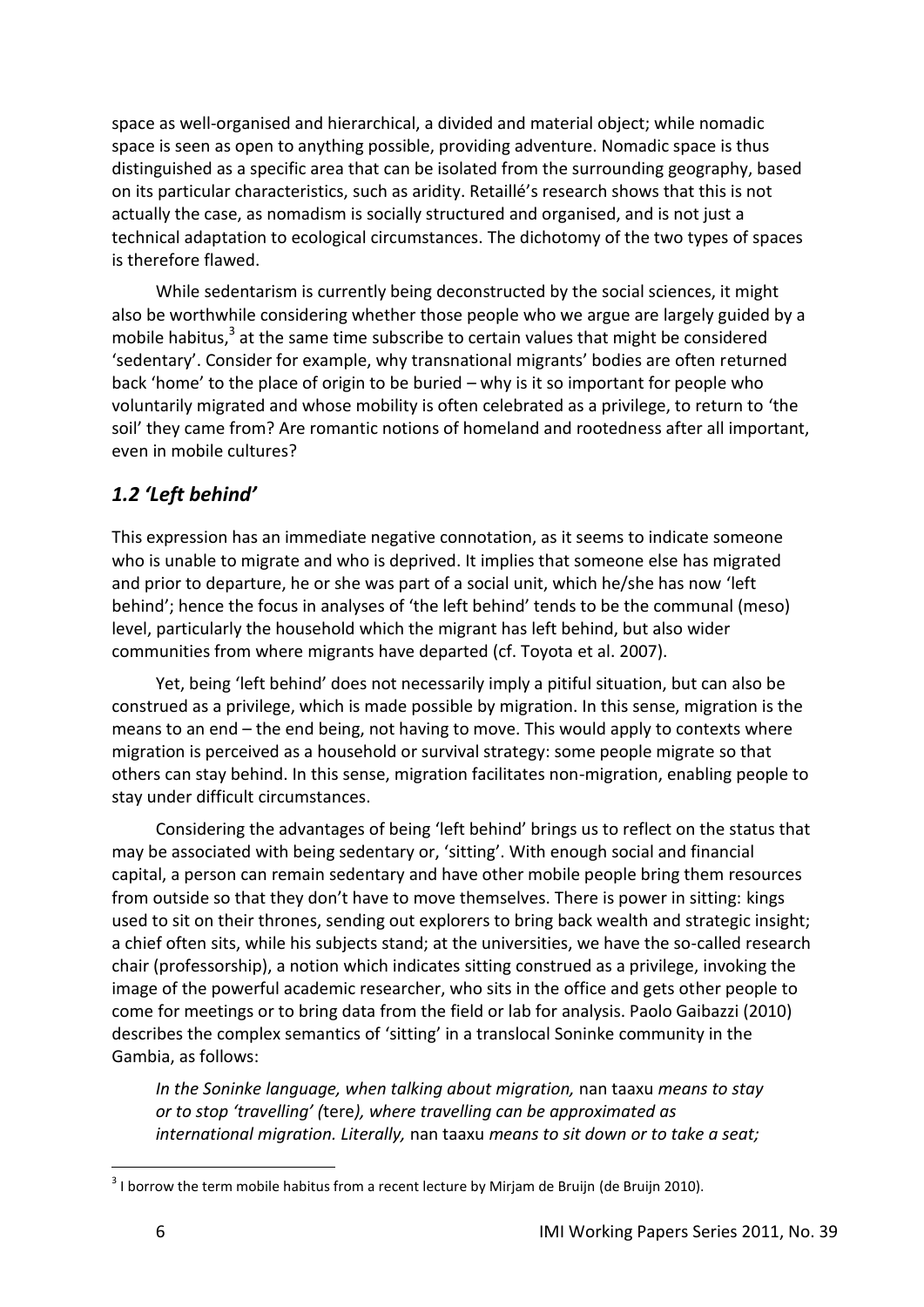*by semantic extrapolation, it can also mean to settle down, to become emplaced or be founded (of a village, a household, etc.), and to take office as chief, imam, household head, president, and so on. Even the physical act of sitting can convey this sense of becoming established and achieving social recognition. Offering a seat to a visitor is an act of hospitality and respect, the acknowledgment of the social presence of the guest and the first step towards establishing or continuing a social relation with him or her (…) To 'sit' is to establish relations with both close and distant people, and to strive to be socially recognised as someone who is staying legitimately and purposefully (Gaibazzi 2010: 14).*

#### *1.3 Non-migration vs. immobility*

Non-migration is more than, or different from, being 'left-behind'. This term can for example be applied to contexts from where nobody has ever migrated and therefore, are not 'left behind'. This term appears to broaden the scope of analysis of the absence of migration. Yet, the term may also exclude certain aspects: because the term migration tends to be applied to movements across international borders, the term non-migration would tend to imply the absence of such cross-border movement – which then ignores the fact that many other forms of mobility may still be practised by non-migrants. In this sense, the term immobility is analytically more versatile than non-migration, since it applies to other forms of movement, besides international border crossing, of varying geographical scale, and it addresses social mobility as well. Hence, the term immobility does not necessarily carry the normative connotation that opposes it to sedentarism, as described earlier in this section. Analytically, the term can have the opposite advantage of being very encompassing. Carling uses the concept of 'involuntary immobility' to refer to a condition where migration aspirations are not matched by any ability to migrate (Carling 2002). While current political/legislative barriers to immigration are a significant cause of this condition, more widespread desires to migrate probably also contribute to the increasingly observed gap between aspirations and abilities to migrate. The way contemporary forms of globalisation promote and disrupt mobilities is therefore important to bear in mind when analysing the absence of migration.

<span id="page-6-0"></span>It is difficult to talk about migration and the absence thereof, without being normative or adding a value judgement. The above terminology on the absence of migration represents various heuristic devices – in some cases in the form of binary stereotypes, as with nomadism and sedentarism – which may be useful for analytical clarity. They can provide a focus for our observations in the field, helping us to identify and compare various examples of the absence of migration; they may also contribute to the development of more nuanced conceptual frameworks; or simply kick-start a debate on the topic of the absence of migration. Meanwhile, they tend to oversimplify complex realities and disguise contested meanings and experiences related to the absence of migration. Indeed, judging whether a person is 'left behind' to manage a transnational household, or is 'involuntarily immobile' and stuck in a social moratorium with no possibilities for social or geographic mobility, is a subjective matter.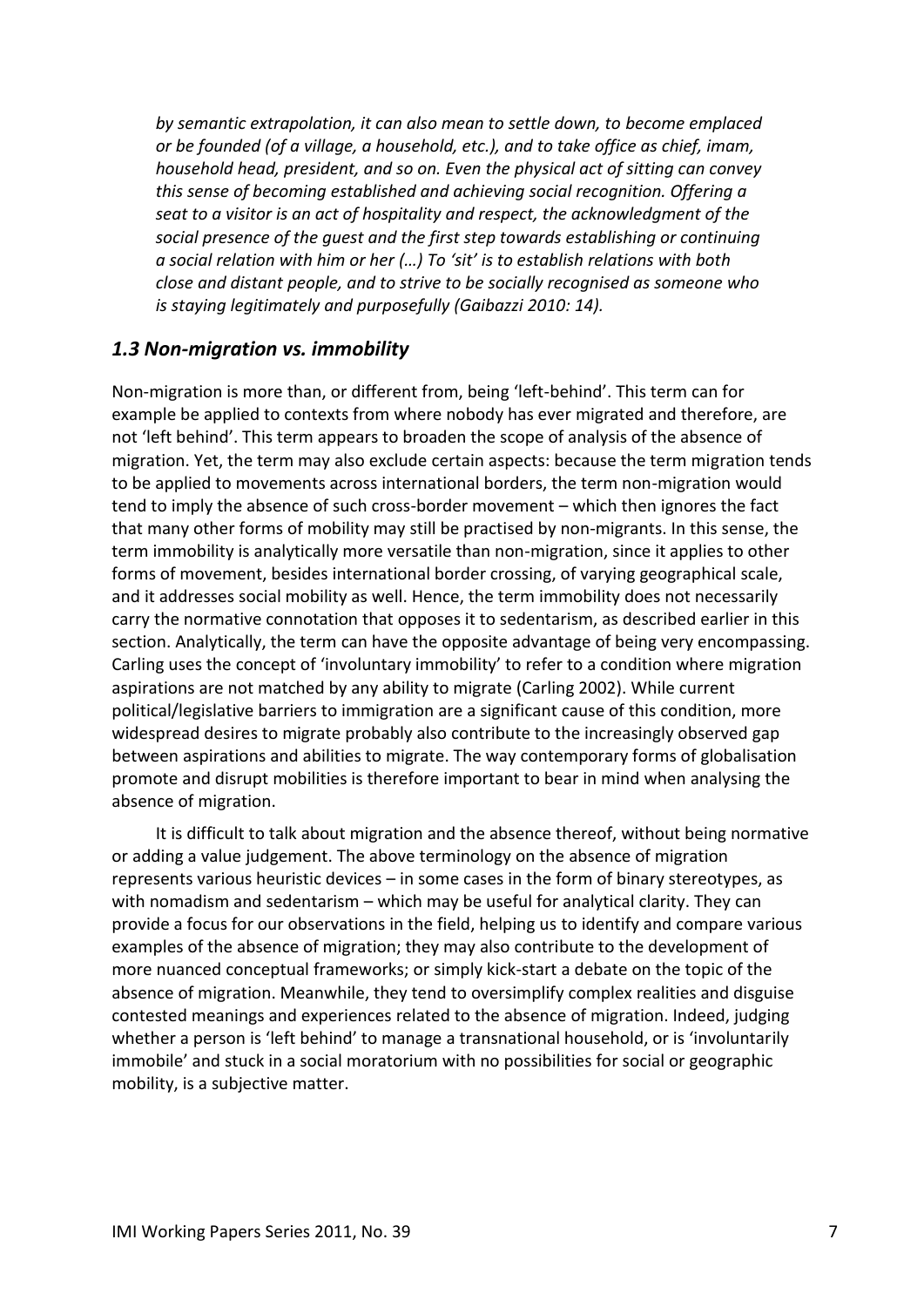# **2 The absence of migration in transnational contexts: conflict and functionalist interpretations**

A transnational perspective brings out this complexity of meanings and experiences related to the absence of migration. For example, an undocumented African migrant living in precarious conditions in Europe may consider migration as a sacrifice on behalf of the household or community left behind. Hence, from this perspective, the people 'left behind' appear to be in a relatively privileged position, because they are being supported from outside, enabling them to continue to lead a normal life. Yet, a different understanding may emerge when we talk to the people 'left behind', who don't necessarily feel privileged but may consider themselves deprived and immobile: they might also want to migrate and to be seen as the heroes of their community (Jónsson 2007). Here, the idea that some people leave in order to enable others to stay may be turned on its head, if the stayers perceive that they have to be immobile so that others can migrate. I can exemplify this with a case from my fieldwork in Mali (2006–7). One of the young men I interviewed in the Kayes region explained that he was being 'bribed' by his migrated brothers (who were living without documents in France) to stay in the village and look after their ageing grandmother and the house. They bought him smart new clothes and when he started talking more seriously about running away to America, they bought him a brand new motorbike. Later, they arranged a marriage between this younger brother and a local woman. Unfortunately, the woman cheated on him before the wedding; but a few months later, he was married to another local woman instead. Here, it seems the migrants were imposing immobility on this young man, since their absence required his presence. The migrants themselves would probably claim the contrary: they left in order to support and maintain the rural family, and the so-called 'bribes' were in fact hard-earned gifts and remittances to their younger brother. The above example alludes to the contradictions and conflicts inherent in experiences and depictions of the absence of migration.

In the following, we will begin to unpack some of the complexities involved in analysing the absence of migration, by drawing on two divergent approaches in the social sciences, namely a conflict and a functionalist approach.<sup>4</sup> Put very simply, a functionalist perspective would focus on the role of immobility in reproducing the social structure. In a conflict perspective, immobility is a result of the impositions of people or institutions with the power to determine who gets to go and who gets to stay. These divergent understandings might be applied emically – that is, by the people themselves who are defining, imposing, and/or experiencing immobility. They can also be applied in an etic sense, where they represent a framework of analysis for research.

Let us first consider the example of the absence of migration in settings with strong transnational ties, where the migration of young men is a kind of rite of passage, a necessary step on the path to independence, maturity and adult manhood (cf. Kandel and Massey 2002; Ali 2007; Jónsson 2007). In this context, we need to explain why some young

 4 Emile Durkheim (1895) is considered the founder of functionalism. He argued that social facts have a function in the social structure and that individuals are external actors to those structures. Karl Marx (1859) offered an alternative to functionalism, arguing that conflict is not a social pathology, but the motor of social change and progress. Building on his argument, proponents of the conflict approach argue that no groups are harmonious, and they view conflict as a struggle for power and resources. These two approaches are considered the foundations of social theory and have been widely applied and developed, particularly in the social sciences.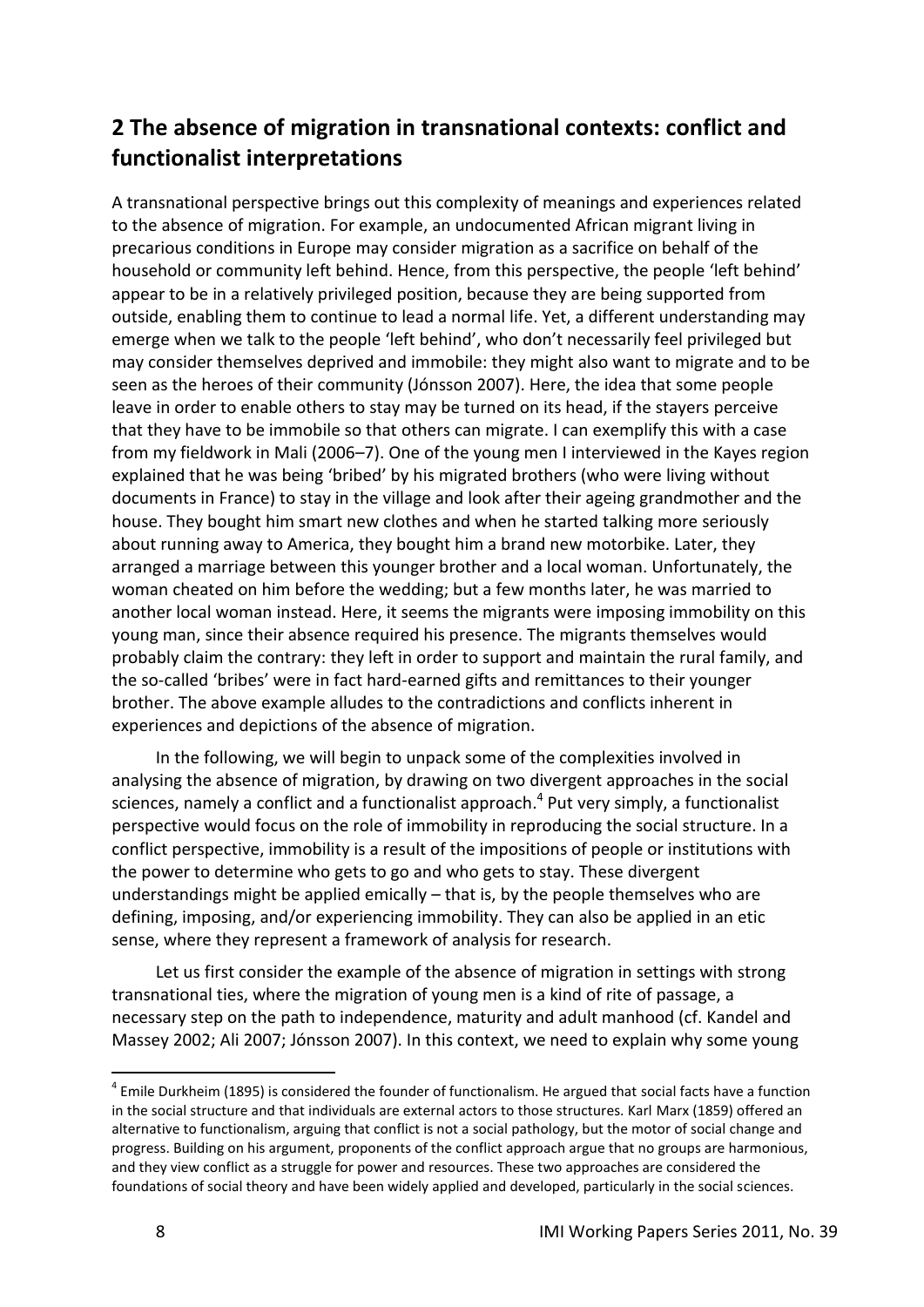men remain non-migrants. From a functionalist perspective, these youngsters may be considered as "active stayers" (Gaibazzi 2010) – i.e. they are household members who are left in charge of the family, who manage the remittances, and are responsible for the fields, the house, and other properties. This explains the functionality of non-migration in this transnational context, where 'staying behind' is integral to reproducing a social structure that is shaped around a tradition of migration. However, we still need to explain why these young men agree to stay behind in the face of conflicting cultural values and expectations which privilege a livelihood based on migration over a sedentary lifestyle and maintain a strong cultural imperative to migrate. While not necessarily being contradictory to a functionalist approach, a different way to analyse the situation is to apply a conflict perspective. By focusing on conflict instead of function, we may discover that these youngsters actually want to go, but are unable to do so, for example due to family pressure or restrictive immigration policies (cf. Jónsson 2007; Diagne et al. 2010). On the other hand, we might realise that the young men in fact want to stay, but are constrained by the prevailing ideal of migration, which makes a local livelihood a less prestigious life trajectory – so in this case, the conflict over the absence of migration is caused by the dominant ideal, which suppresses and devalues non-migratory aspirations (like farming or schooling).

A second case of the absence of migration that we may consider from different perspectives is the context of harsh climatic and environmental conditions, where it is difficult for a household to survive only through local subsistence means, and where some people are 'left behind' while others migrate (Jónsson 2010). From a functionalist perspective, we may argue that some people are able to stay put in difficult environments because migrants are supporting them from outside, for example through seasonal or relay migration.<sup>5</sup> This is typically referred to as a household or livelihoods perspective on mobility, where local livelihoods are supported by revenues from migration (Hampshire and Randall 1999; Hampshire 2002; Olwig and Sørensen 2002). Hence, the migrants and the nonmigrants work together to achieve an overall stability of income and a reduction of risk for the non-migrants, as depicted by the theory on New Economics of Labour Migration (cf. de Haas 2007: 34–6). A conflict perspective, in turn, would examine the role of power in determining which people stay and which people leave in contexts of climatic instability and environmental degradation. Carr (2005) did a study of this in northern Ghana and discovered that young men emigrated first from the environmentally degraded area, whereas elderly males only started leaving the rural area ten years later. Drawing on Foucauldian analysis, Carr showed that the immobility of elderly males was related to the fact that they were clinging on to their authority as household heads and their privileged access to land as village elders. Their status and privileges would have dropped significantly were they to move to the urban context. The young men, however, saw migration as an opportunity to escape these constraining local structures. Hence, the absence of migration may be an attempt to maintain a privileged position in a known social hierarchy, rather than moving to an unknown environment where one's status is not recognised, whereby one would lose the 'insider advantage' (cf. Fischer et al. 1997: 76).

<span id="page-8-0"></span><sup>&</sup>lt;sup>5</sup> Relay migration in West Africa usually entails the first-born son in a household migrating for a period abroad, and upon his return, he is replaced by the next person down the generational line, and so on.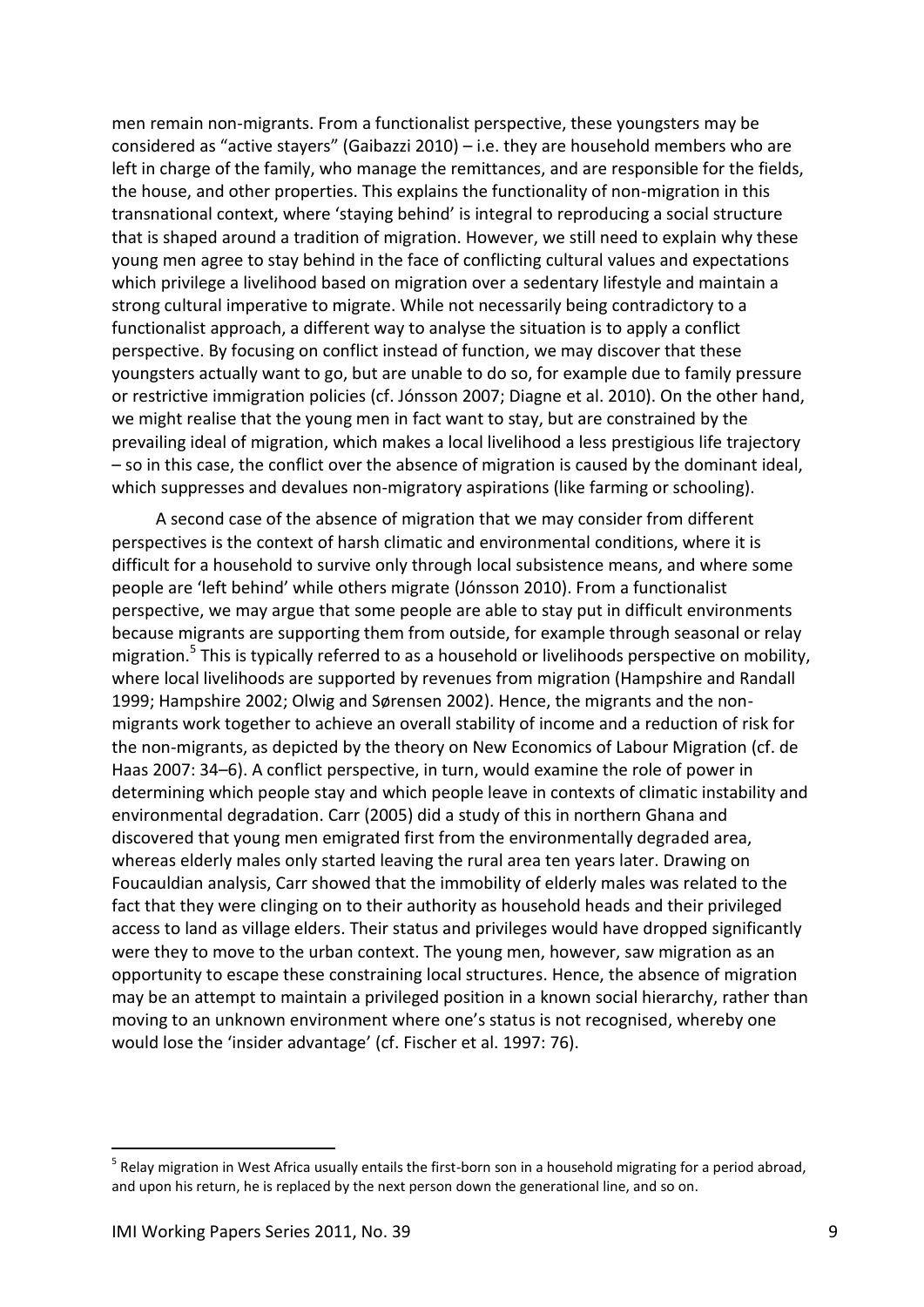# **3 A post-structuralist view on the absence of migration: deconstructing immobility and power**

A conflict perspective does not assume that members of society are merely working for a greater good, which is to keep reproducing society and maintain their functional roles within this 'machine'. Rather, people are struggling for (and against) power, and it is the outcome of these struggles which determines who migrates and who does not. This seems a useful corrective to the sometimes static framework of functionalism, as it stresses the heterogeneity of values and struggles over access to power and resources, and contests the image of social structures, such as households and villages, as being harmonious, wellfunctioning units.

However, the basic problem with heuristics and structuralist approaches to analysing the absence of migration, as presented above, is that they tend to give the impression that this is an immutable condition, diametrically opposed to migration. Meanwhile, the absence of migration may only be temporary and not a permanent condition. A person who is 'left behind' might have originated from somewhere else, leaving others behind – that is, an immigrant who has stopped moving (cf. Berthet 2011). A person can also become mobile after a period of immobility, whereby the one condition turns into the other - for example, when reaching a certain age or obtaining a certain position in a social hierarchy. And finally, there is the example of 'immobile migrants', who are momentarily stuck, as they are unable to reach their planned destination, for whatever political, economic or interpersonal reasons (cf. Berriane et al. 2011). These examples show that it is important to avoid considering non-migration and migration as exclusive categories and perhaps rather, to consider them as dynamic processes.

To capture these dynamics and complexities, it is helpful to apply insights from poststructuralist approaches. Power and conflict are not necessarily as overt and tangible as the classic conflict perspective tends to convey (just as resistance can be a very subtle act). Concepts like hegemony and discourse draw attention to the fact that certain forms of immobility may be socially constructed, although they appear as natural, normal and even desirable. Liisa Malkki (1992) clearly showed how the entrenchment of a sedentary worldview, particularly in Western societies, naturalises the link between territory and identity, and in turn, pathologises territorial displacement – and by extension, it might be added, a mobile habitus and livelihood. In certain normative contexts, immobility may be valued for specific gender and age groups, while other groups are expected to be mobile. Such normative constructions may maintain a subtle distribution of power and privilege, which may not be obvious to people who have internalised such values. At the same time, people may circumvent these norms related to immobility – but their agency may be deliberately suppressed or simply overlooked. The point here is that the meaning and experience of the absence of migration is tied to certain dominant socio-cultural values and expectations. This tends to create a bias in perception, which is often reproduced by researchers and policy makers, who either ignore the mobility or immobility of particular groups of people, or who construe counter-discourses and actions either as deviant, or as the result of these people's lack of agency. By questioning why the absence of migration in some cases is assumed or expected, we can begin to deconstruct the discourses that make certain forms of immobility invisible or natural.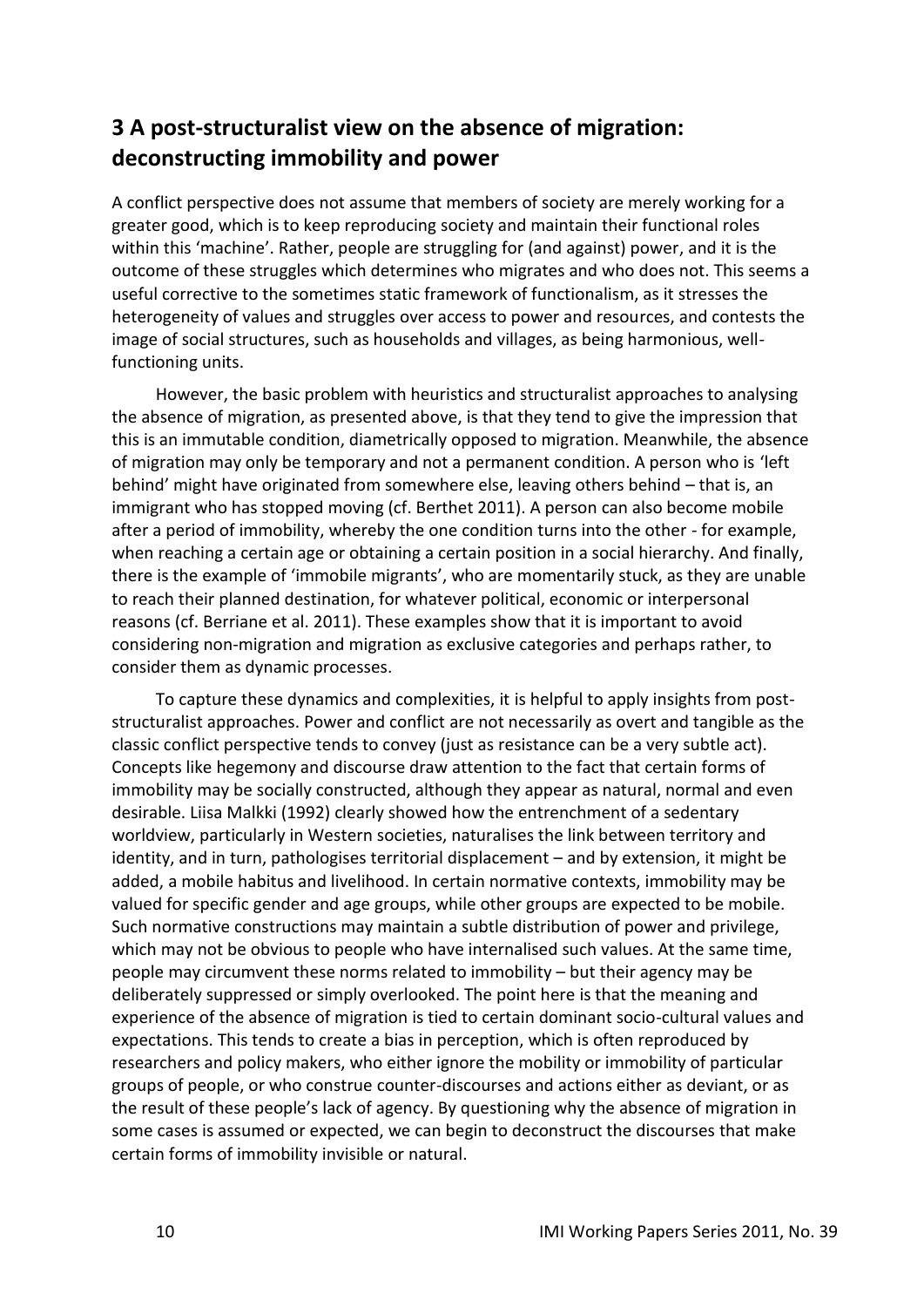A pertinent example may be referred to as 'gendered immobility': the dominant, naturalised link between a particular gender and immobility. There appears to be a continuous male bias in migration research, which portrays men as more mobile than women (Lutz 2010; Mahler and Pessar 2006). Commonly, men are portrayed as voluntary migrants and women (as well as children and the elderly) as voluntary non-migrants, and the significant participation of women in mass migrations is either ignored or ascribed to a lack of agency on the part of women. Hence, despite the feminisation of migration being recognised as a global tendency, the understanding that women generally prefer to stay at home still prevails (Lutz 2010; Carling 2005).

A primordial explanation of why women are thus associated with immobility may be based on the idea that in the ancient hunter-gatherer societies, the early human form of social organisation, women would nurture the children at home, while men would go out and hunt and look for new land/territory; this could then be considered the historical basis of the link between womanhood and non-migration. Women who migrate are thus considered to be acting outside of their natural gender role and rather, 'behaving like men' (Carling 2005: 4). This primordial explanation is carried over into current functionalist interpretations of the role of families in migration, where migration is seen as a functional aspect of the gendered division of labour within the household, where it is the woman's responsibility to provide care for the family at home, while the man is responsible for the material support of the family by bringing in resources from outside.

The above explanation is speculative and based on 'common-sense' ideas, which tend to be tautological – it is not clear what sort of evidence would prove such explanations to be true, or false. Such primordial explanations draw on biased portrayals of the human past, whereby gender roles constitute ancient, natural arrangements, hard-wired into modern brains. Among other things, such reasoning ignores the fact that women in virilocal societies, of which there are several examples in human history, automatically have to move during their life-course, since they relocate to their husband's household upon marriage (cf. Coquery-Vidrovitch and Raps 1997: 73). Even if in ancient times men were indeed more active movers than women, ancient gendered labour division can hardly explain today's gender ideologies, considering the significant social changes in labour and (re)production since the days of hunter-gathering.

It seems more plausible that these stereotypes about gender and mobility are linked to male dominance and privilege in contemporary societies. This brings us to consider the role of power, and particularly hegemony, in examining how gender relations facilitate or constrain mobility. Today, particularly in patriarchal societies, there is still a tendency to associate women with the home, the private space, and men with the public, being the more extrovert and adventurous gender. Hence, in some cultural contexts it is considered inappropriate for women to move about idly in public or explore the outer world. This was evident in my fieldwork in a village in the Senegal River Valley (see Jónsson 2007, 2008). Here, migration was construed as a masculinist project, where going abroad was considered a liminal phase in a ritual passage to manhood. This ideal was highly problematic to young men who couldn't (or wouldn't) migrate, as they were considered immature, lazy, and cowardly by their surrounding community – in short, not real men. These immobile young men were referred to as *tenes*, a Soninke adjective meaning, 'stuck like glue, unable to move', and young women in the village had written and broadcast a defamatory song about these 'Tenesy' (Jónsson 2007: Appendix II). Women in the village, on the contrary, were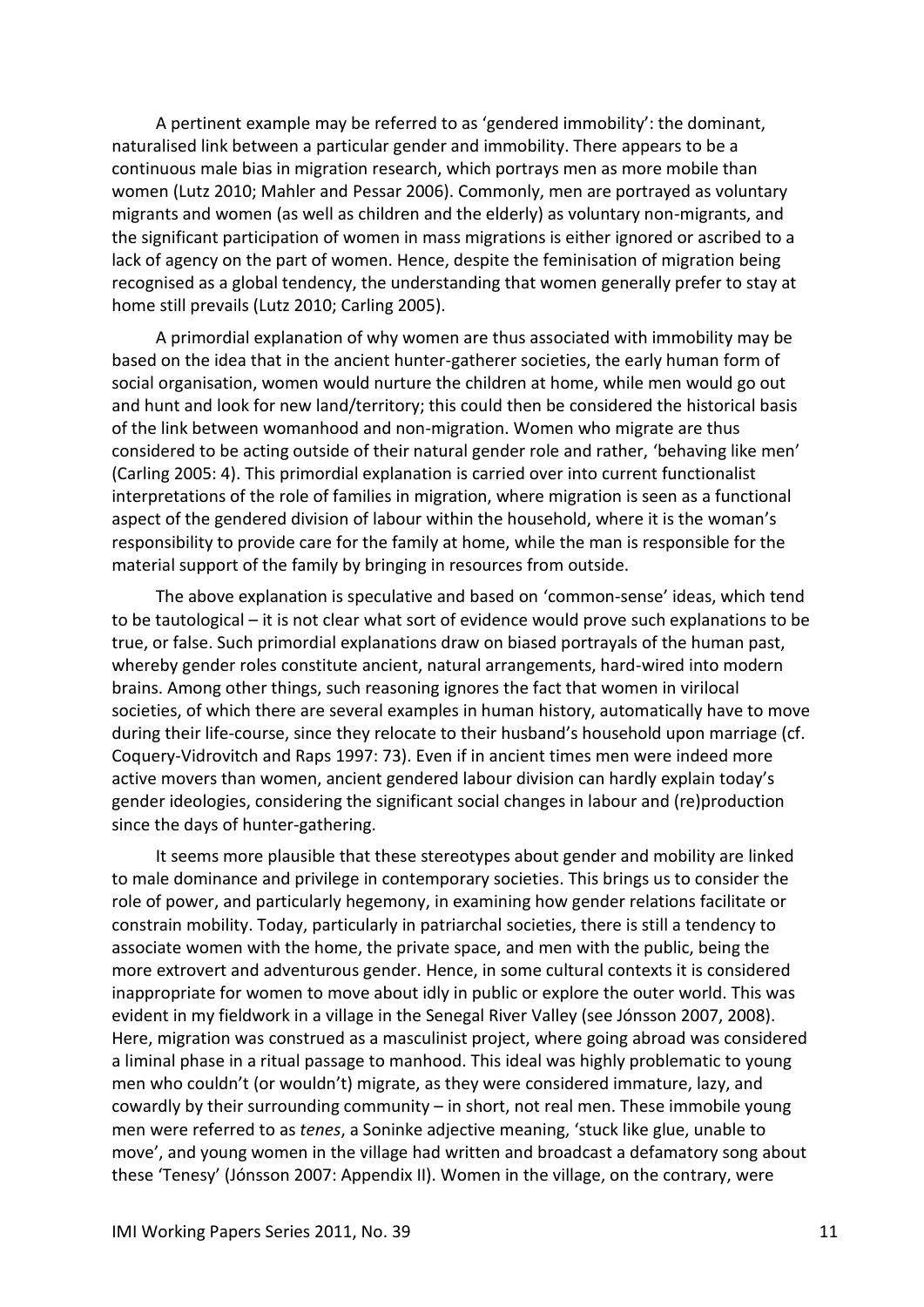expected to stay within the compound and only move about in public if they had a very specific purpose, such as visiting other households, going to their fields, shopping, or fetching water. Women should not simply 'hang around' or go exploring around the village. I quickly learnt this, because my host insisted on having someone accompany me during fieldwork every day in the very safe little village, and my host family found it highly peculiar when, as I came home one day and they asked where I'd been, I replied that I had simply been strolling around the village. This was not appropriate behaviour for a woman. Hence, there is a cultural link between extrovert, exploratory, adventurous behaviour and manhood, while the opposite applies to females. It is easy to see how such cultural notions about intra-village mobility and gender may translate on a much bigger scale, into ideas about gender roles in the context of long-distance, transnational migration. Migration – or, aventure – was thus intrinsically linked with masculinity. This was brought home to me when I conducted a small survey in the village. I asked each respondent how many of their household members were residing abroad and it turned out that the people whom respondents considered as migrants were all men. However, a number of women had also emigrated, particularly to accompany their husbands abroad. But when a woman marries, she is considered part of her husband's household and no longer belongs to the household of her natal family. Local households therefore did not count 'accompanying spouses' as emigrated household members, since they had left with their husbands (Jónsson 2007: 8).

This gender bias is of course easily appropriated by researchers who tend to forget that women in fact do migrate and are often more mobile than their male counterparts like to think – as feminists remind us, observable activities of women are often at variance with cultural ideologies (Ortner 1974). Based on a survey of the literature on female migration in Africa, Sally Findley (1989) argues that, 'Contrairement à l'image populaire, le mariage n'est pas du tout la raison dominante de la migration féminine' (Findley 1989: 59).<sup>6</sup> She provides numerous examples of female migration to cities in Africa, including young women who move to urban households to work as domestics; women fleeing undesired marriages; women joining their husbands in the city; migration for schooling; or particularly in West Africa, itinerant traders. Historian Marie Rodet (Rodet 2008) goes further in deconstructing the naturalised link between womanhood and immobility in the West African context. The French colonial administration simply did not acknowledge that women could and were partaking in labour migration, both because women were not subsumed in the framework of forced colonial labour, and because they did not have to pay colonial tax. Moreover, the administrators' analyses of migration were based on Eurocentric assumptions that imposed the ideals of the nineteenth century bourgeois family onto the African context in which they were working. Hence, argues Rodet, female migration and generally, women's work and experiences, was not explicitly recorded in the colonial archives, and a binary opposition was constructed between wage labour and female domestic duties (Rodet 2008: 167–8).

The above studies show us that we need to question the assumption that women indeed prefer immobility and 'staying at home'. Researchers need to recognise the actual current and historical contributions by women to migration, in West Africa and elsewhere. Moreover, there is a need to examine how different social positionings of women affect their possibilities and experiences of migration. While this section has started to deconstruct the supposed absence of migration amongst women, this should not be seen as a

 $<sup>6</sup>$  'Contrary to the popular image, marriage is not at all the dominant reason for female migration' (own</sup> translation).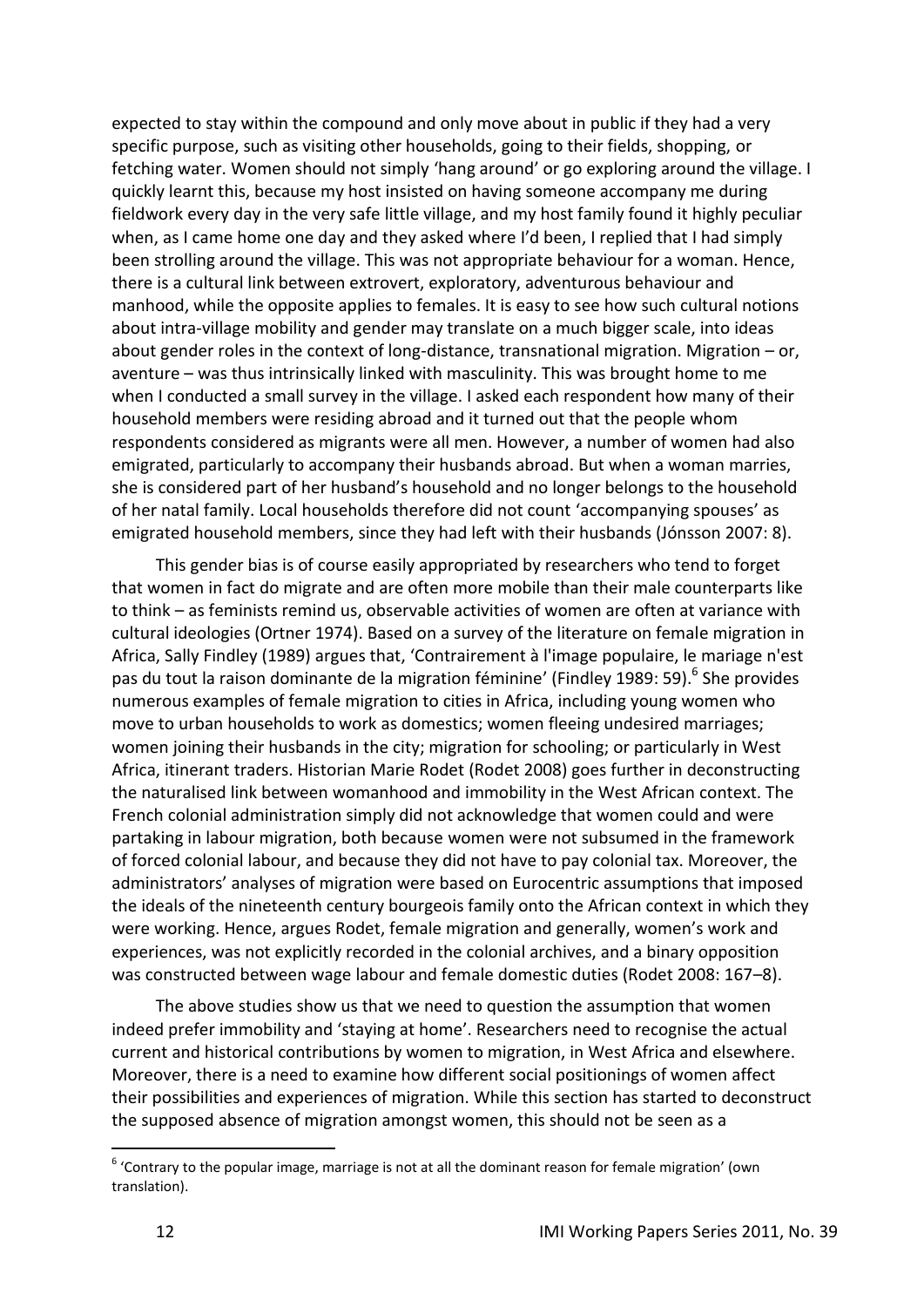celebration of 'female migration', but rather an attempt at questioning the meaning and appropriateness of such categorisations and the normative labels they are often assigned. Indeed, women's motives and experiences of migration and immobility largely depend on stratified social factors such as income, education and age.

The global care chains argument contributes to unpacking the category of 'female migration', as it reveals how primary care is passed down through hierarchies among women along geographical, economic, and racial lines, across national borders (Hochschild 2000). By taking over the responsibility for care, women who stay behind may enable other women to migrate. Indeed, child fostering is a widespread and highly institutionalised practice in West Africa, which can facilitate migration: 'Many urban women may leave their children with rural relatives before migrating or relocate them when burdened by the problems of urban living' (Isiugo-Abanihe 1985: 69).<sup>7</sup> Care chains may be limited to the national level, as in this example of rural–urban migration, or they may extend to the transnational or trans-regional realm (Hochschild 2000; Yeates 2004). Hence, the woman who leaves her child in foster care in West Africa may go abroad to work in the home of a professional woman, who in turn may be able to pursue her career abroad as her children are being looked after at home by the immigrant nanny. Clearly, experiences and understandings of migration and immobility differ in these three instances: the professional woman may perceive staying at home with her children as constraining, as it would inhibit the pursuit of her career. But to the immigrant nanny, who has left her own children behind, migration may entail a loss, as she cannot give love and care to her own children, left at home with other females (Hochschild 2000; Isaksen et al. 2008). Meanwhile, these women at home may consider their duties as stationary care-givers as limiting of their own possibilities for social and geographic mobility. Hence, it is problematic to insist on any essential attributes or motives of female migration or non-migration.

The analysis of gendered immobility may also apply to another example of naturalised immobility: generational or age-specific immobility. As mentioned, migration is often analysed as a rite of passage and tends to be associated with a specific life stage, namely early adulthood. Young children are often not assumed or expected to migrate: they should stay at home and go to school and, if they do migrate, especially for labour, they are commonly perceived and portrayed as the victims of trafficking and exploitation (cf. Thorsen 2007). Similarly, the migration of old people has received very little academic attention. One emerging field of research does focus on retirement migration, but this tends to only apply to Europeans who use their pensions to move abroad (cf. Benson and O'Reilly 2009). Much less appears to be said about elderly migrants in West Africa. In the African context, we might think of migrants moving back to their region of origin to enjoy retirement as an example of the migration of older generations – but this then reinforces the assumption that the migration of elderly people is only return migration and that elderly people do not have the energy or initiative to settle in a new location. Hence, again there is this naturalised link between a certain social category and the absence of migration. Such bias can easily shape research on the presence and absence of migration. Therefore, rather than

 $<sup>7</sup>$  Unlike the connotations of fostering in a Western context, West African fostering is usually not considered</sup> inferior to full maternal care; moreover, foster children in West Africa may be passed from poor, rural parents to a more resourceful, urban foster family (see Castle 1995; Isiugo-Abanihe 1985). This seems to counter the often negative portrayals of care chains as largely exploitative and emotionally depriving.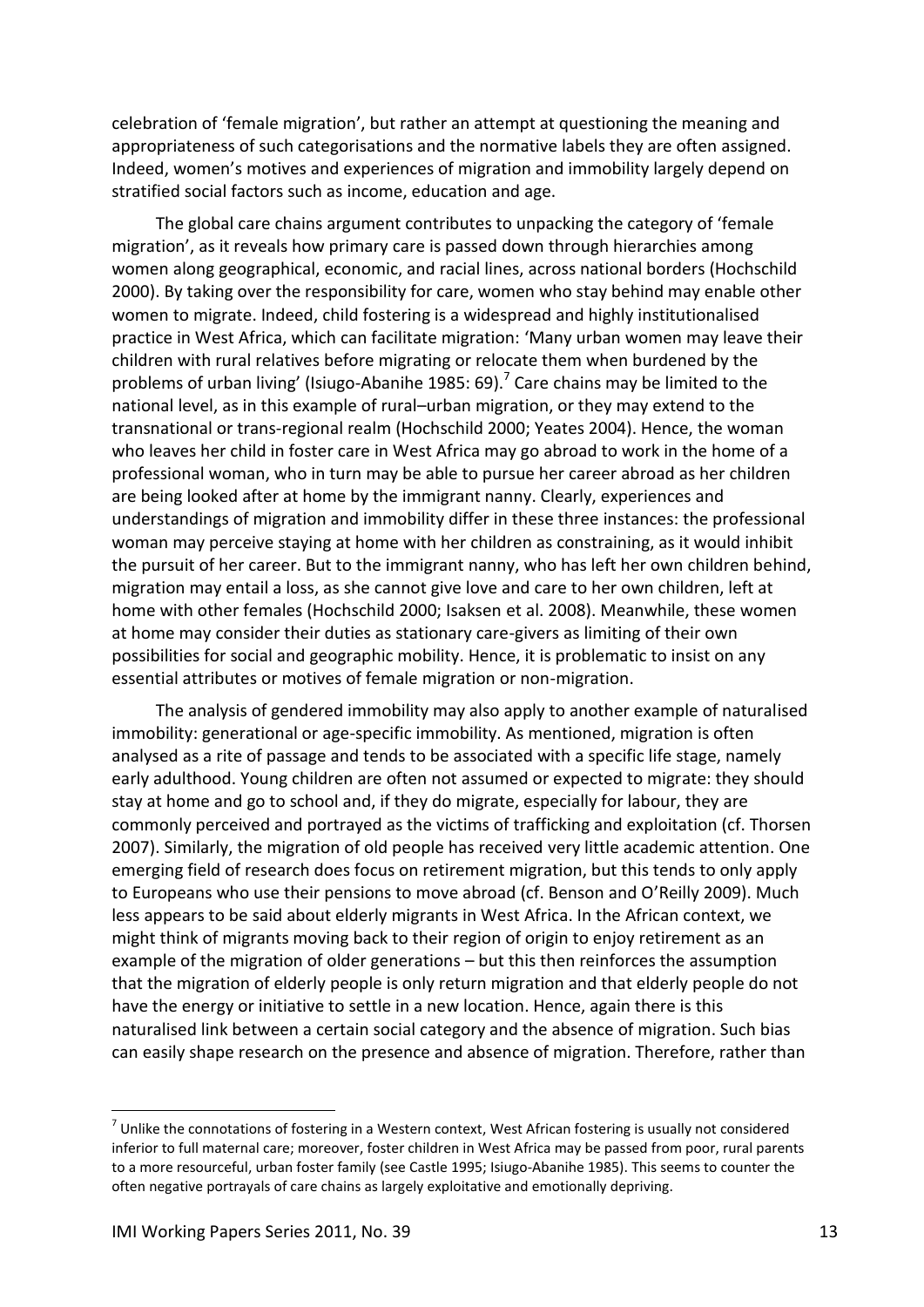building our analysis from biased and static categories, we might want to turn our attention to actual lived experiences and changing cultural representations.

# <span id="page-13-0"></span>**Conclusion**

Migration is a highly politicised topic, and the terms we use tend to carry a certain normativity, which can have direct implications for policy and intervention. Some researchers are aware of the problems involved in for example denoting someone a climate refugee or a labour migrant: migrants have different and sometimes changing motivations for moving, which may depend on their cultural background, political circumstances, their personal aspirations, life stage and gender, etc. The complex interaction between the motivations that drive migration means that these processes cannot easily be reduced to a few, narrow policy categories. In turn, at least in transnational contexts, it would seem obvious to point out that the people who do not migrate have just as many and varied reasons for not doing so; but we still seem to be stuck in misleading binaries and static frameworks when attempting to analyse the absence of migration.

This paper has suggested various approaches that may lead us to question and examine the absence of migration. The focus has mainly been on contexts of transnational migration in West Africa, but the scope of study is potentially wider. To give an example, we might apply the different approaches to the absence of migration to analyse a situation where someone has initiated a long-distance move but has run out of money on the way, or been abandoned by smugglers, or been turned away by the authorities at a border crossing, thus preventing the person from reaching the planned destination. Such situations are commonly considered under the label of transit migration – which might seem somewhat misleading, since at the point of analysis, the situation is rather characterised by the absence of migration and by immobility. If we analyse this situation from a functionalist perspective, we might view these people's immobility as contributing to keeping the migration industry alive through their legal or illegal attempts at moving on. Hence, they actually contribute to the reproduction of social structure (whether functional or dysfunctional). From a conflict perspective, we might look into what structures enable these people to move or not, both in their place of origin and in their current environment, and on what basis decisions are made to facilitate or impede their mobility. Finally, applying a poststructuralist approach, we might consider who has the political power to label these people, for example as 'transit migrants', and how hegemonic discourses about this label shape public perceptions and political interventions in these people's situation. Understanding movement and its impact on people and places also requires an understanding of the absence of movement. The analytical tools and approaches discussed in this paper will hopefully inspire and possibly guide more research on the absence of migration.

Finally, as this paper has shown, it is very difficult to capture and analyse the absence of migration without at the same time acknowledging its presence. Arguably, and despite its subtitle, this paper is not really about the absence of migration because in fact, migration appears everywhere in the examples discussed in this text. $8$  The binary opposition of the presence and absence of migration – or indeed, of sedentarism and mobile habitus – is perhaps too artificial, at least in the West African context.

1

 $8$  I would like to thank Elisabeth Boesen for pointing this out.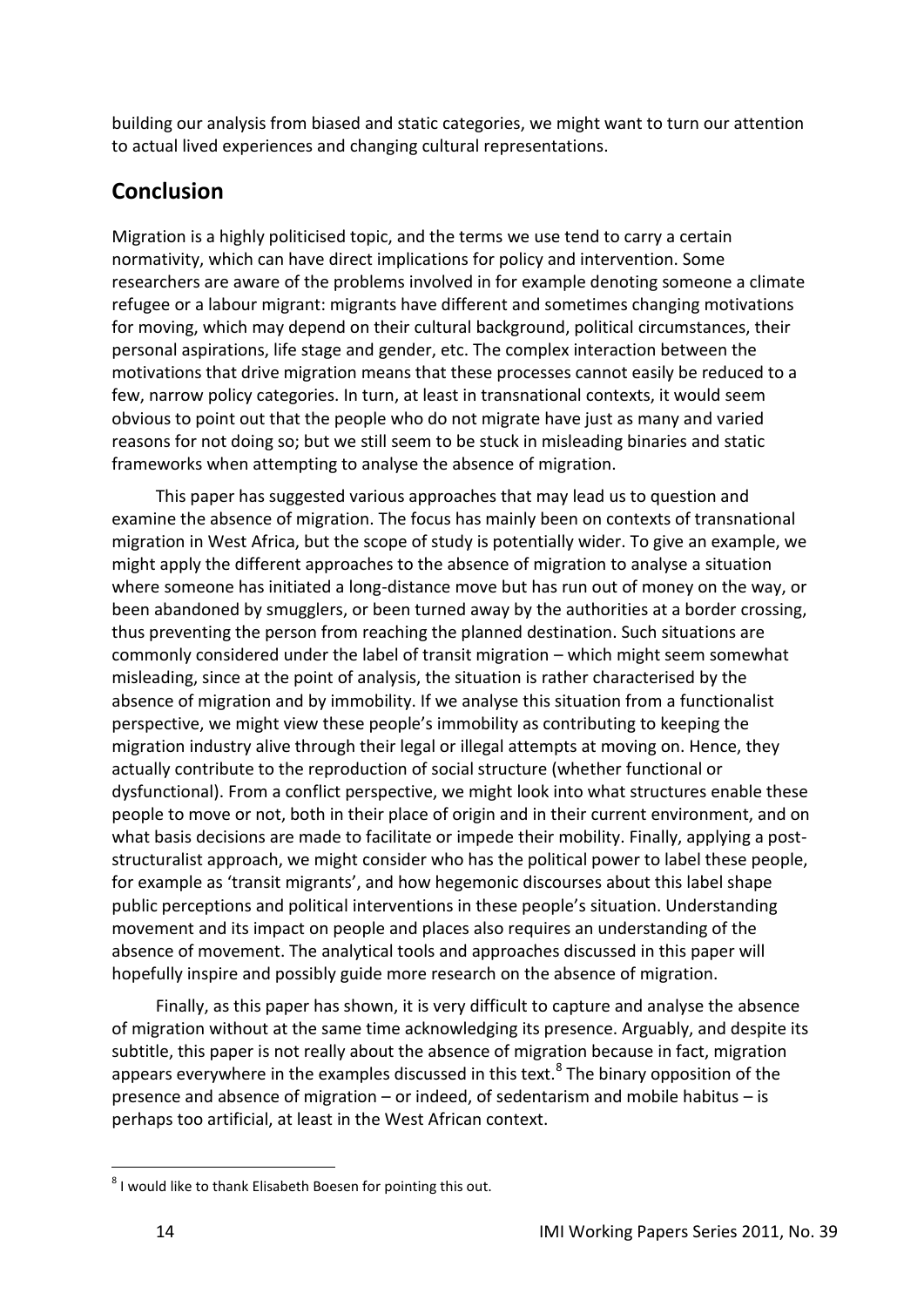#### <span id="page-14-0"></span>**References**

- Ali, S. (2007) '"Go West Young Man": the culture of migration among Muslims in Hyderabad, India', *Journal of Ethnic and Migration Studies* 33(1): 37–58.
- Benson, M., and K. O'Reilly (2009) 'Migration and the search for a better way of life: a critical exploration of lifestyle migration', *The Sociological Review* 57 (4).
- Berriane, M., M. Aderghal, M. I. Janati, and J. Berriane (2011) 'Mobilités nouvelles autour du Maroc à travers le cas de la ville de Fès (rapport final)', in 'African Perspectives on Human Mobility', University of Oxford: International Migration Institute.
- Berthet, M. (2011) 'Ceux Qui Sont de Passage et Ceux Qui Restent. Témoignages d'Expériences Capverdiennes à São Tomé et Príncipe', in 'Southern Spaces in Movement', Point Sud/Bamako, Mali, unpublished workshop paper.
- Carling, J. (2002) 'Migration in the age of involuntary immobility', *Journal of Ethnic and Migration Studies* 28(1): 5–42.
- Carling, J. (2005) 'Gender dimensions of international migration', in *Global Migration Perspectives*, edited by G. C. o. I. Migration.
- Carr, E. R. (2005) 'Placing the environment in migration: environment, economy, and power in Ghana's Central Region', *Environment and Planning* A 37(5): 925–46.
- Castle, S. E. (1995) 'Child fostering and children's nutritional outcomes in rural Mali the role of female status in directing child transfers', *Social Science & Medicine* 40(5): 679– 93.
- Castles, S. (2004) 'The factors that make and unmake migration policies', *International Migration Review* 38(3): 852–84.
- Castles, S., and M. J. Miller (2009) *The Age of Migration: International Population Movements in the Modern World*, fourth revised and updated edition edition, Basingstoke and New York: Palgrave Macmillan.
- Coquery-Vidrovitch, C. and B. G. Raps (1997). 'African women: a modern history'. Boulder, Colorado and Oxford: Westview Press.
- de Bruijn, M. (2010) 'Identity and Belonging', (unpublished workshop paper), African Migrations Workshop in Dakar, Senegal, organised by the International Migration Institute, University of Oxford.
- de Haas, H. (2007) 'Migration and Development: A Theoretical Perspective', IMI Working Paper 9, University of Oxford: International Migration Institute.
- Desai, S., and M. Banerji (2008) 'Negotiated identities: male migration and left-behind wives in India', *Journal of Population Research* 25(3): 337–55.
- Diagne, A., N. Mondain, and S. Randall (2010) '« Ceux et celles qui restent » : choix ou contrainte? Le cas des émigrants sénégalais vers l'Europe', (unpublished workshop paper), African Migrations Workshop in Dakar, Senegal, organised by the International Migration Institute, University of Oxford.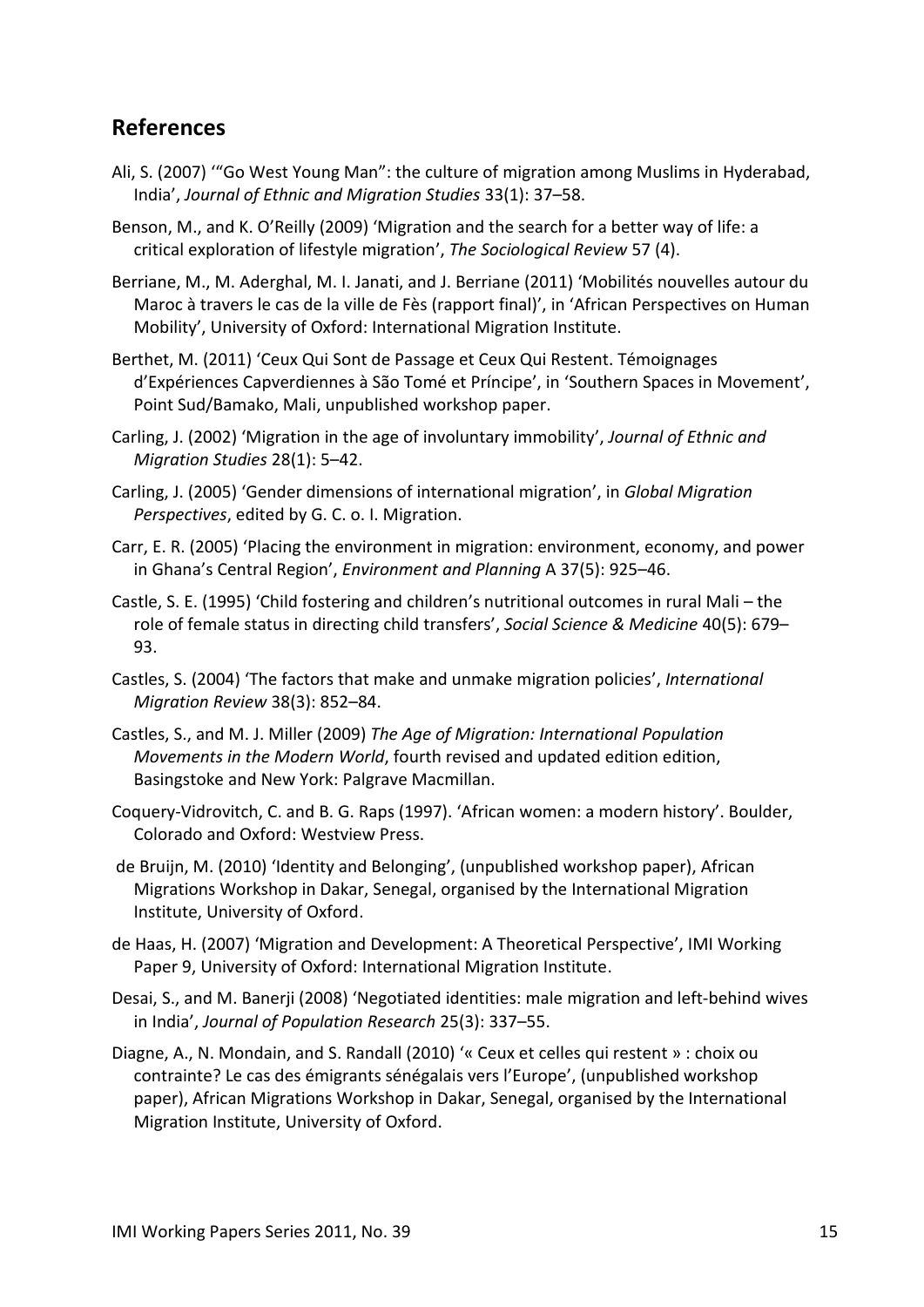- Findley, S. (1989) 'Les migrations feminines dans les villes africaines : une revue de leurs motivations et experiences' in A. Philippe and S. Coulibaly (eds.), *L'insertion urbaine des migrants en Afrique*, Paris: ORSTOM.
- Fischer, P. A., R. Martin, and T. Straubhaar (1997) 'Should I Stay or Should I Go?', in T. Hammar, G. Brochmann, K. Tamas and T. Faist (eds.), *International Migration, Immobility and Development,* Oxford and New York: Berg.
- Gaibazzi, P. (2010) 'Migration, Soninke Young Men and the Dynamics of Staying Behind', (The Gambia), Anthropology of Contemporaneity, Università degli Studi di Milano– Bicocca.
- Geschiere, P., and F. Nyamnjoh (2000) 'Capitalism and autochthony: the seesaw of mobility and belonging', *Public Culture* 12(2): 423–52.
- Hahn, H. P., and G. Klute (eds) (2007) *Cultures of Migration: African Perspectives*, Münster: Lit Verlag.
- Hampshire, K. (2002) 'Fulani on the move: seasonal economic migration in the Sahel as a social process', *Journal of Development Studies* 38 (5).
- Hampshire, K., and S. Randall (1999) 'Seasonal labour migration strategies: coping with poverty or optimising security?', *International Journal of Population Geography* 5(5): 367–85.
- Hochschild, A. R. (2000) 'Global care chains and emotional surplus value', in W. Hutton and A. Giddens (eds.), *On the Edge: Living with Global Capitalism*, London: Jonathan Cape.
- Isaksen, L. W., S. U. Devi, and A. R. Hochschild (2008) 'Global care crisis: a problem of capital, care chain, or commons?', *American Behavioral Scientist* 52(3): 405–25.
- Isiugo-Abanihe, U. C. (1985) 'Child fosterage in West-Africa', *Population and Development Review* 11(1): 53–73.
- Jónsson, G. (2007) 'The Mirage of Migration: Migration Aspirations and Immobility in a Malian Soninke Village', Institute for Anthropology, University of Copenhagen, Copenhagen, Denmark.
- Jónsson, G. (2008) 'Migration Aspirations and Immobility in a Malian Soninke Village', IMI Working Paper 10, University of Oxford: International Migration Institute.
- Jónsson, G. (2010) 'The Environmental Factor in Migration Dynamics: a Review of African Case Studies', IMI Working Paper 21, University of Oxford: International Migration Institute.
- Kandel, W., and D. Massey (2002) 'The culture of Mexican migration: a theoretical and empirical analysis', *Social Forces* 80(3): 981–1004.
- Liang, W., L. Hou, and W. Chen (2008) 'Left-behind children in rural primary schools: the case of Sichuan Province', *Chinese Education and Society* 41(5): 84–99.
- Lutz, H. (2010) 'Gender in the migratory process', *Journal of Ethnic and Migration Studies* 36(10): 1647–63.
- Mahler, S. J., and P. R. Pessar (2006) 'Gender matters: ethnographers bring gender from the periphery toward the core of migration studies', *International Migration Review* 40(1): 27–63.